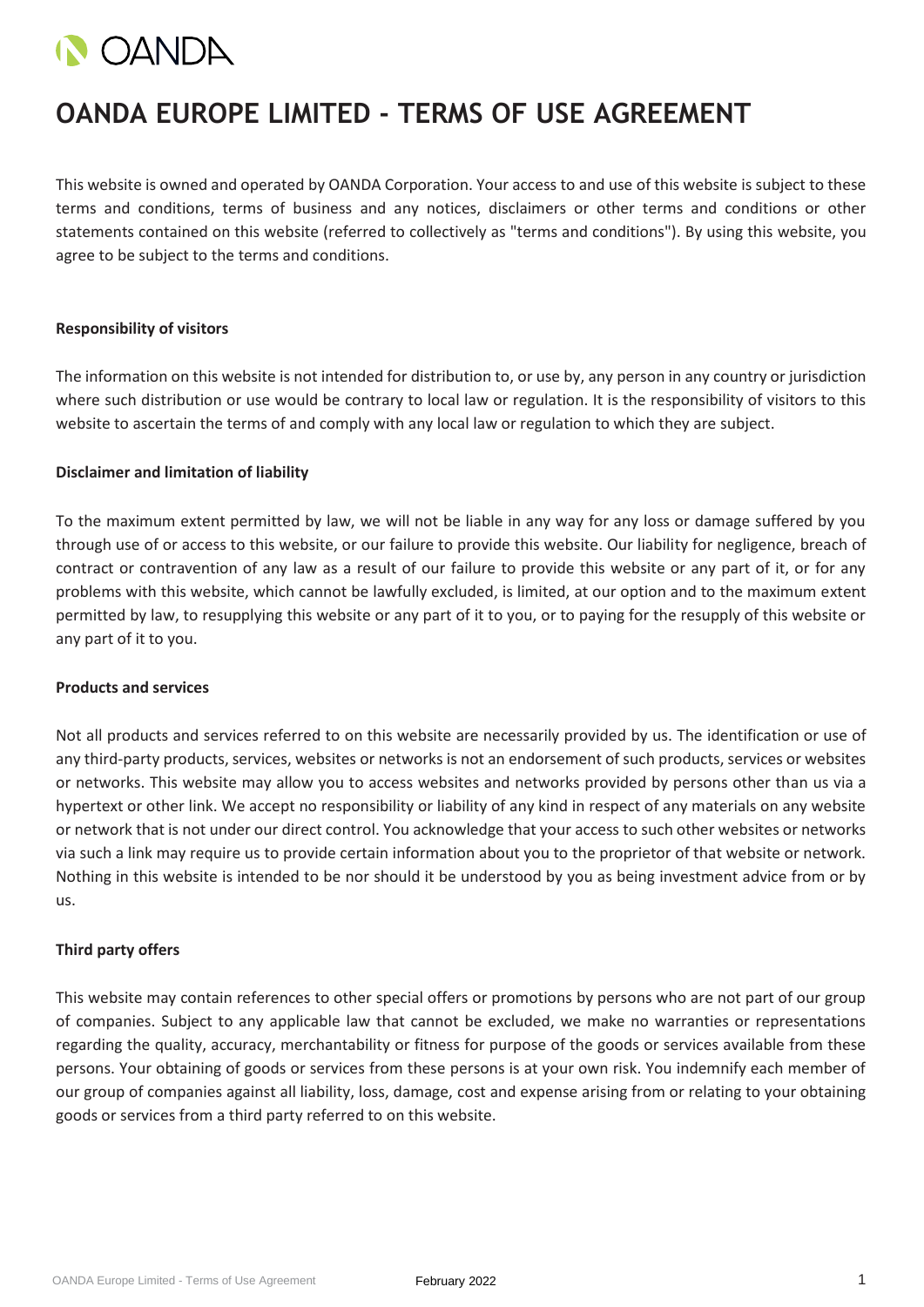

#### **Jurisdiction**

These terms and conditions are governed by the law in force in England, and the parties irrevocably submit to the non-exclusive jurisdiction of the English courts for determination of any dispute concerning the terms and conditions.

### **Amendment**

Whilst we have made every effort to ensure the accuracy of the information on this website, the information given on the website is subject to change, often without notice.

These terms and conditions can be modified at any time by us and you agree to continue to be bound by these terms and conditions as modified. We will give you notice of these changes by publishing revised terms and conditions on this website - we will not separately notify you of these changes.

#### **Severability**

If the whole or any part of a provision of these terms and conditions is void, unenforceable or illegal in a jurisdiction then that provision or, if permissible, the relevant part of it, will be severed in respect of that jurisdiction. The remainder of the terms and conditions will have full force and effect and the validity or enforceability of that provision in any other jurisdiction is not affected. This clause will have no effect if the severance alters the basic nature of the terms and conditions or is contrary to public policy.

#### **Dealing**

This website contains public and client areas. The client area is accessible to clients who have opened an account and contains our internet platform. The internet platform allows you to open and close positions with us and gives you access to account information including your open positions as well as other features. You can open or close a position on the entry screen by hitting the relevant button. A confirmation will appear on screen and the new position should be reflected in your account information.

#### **Market data**

With respect to any market data or other information that we or any third party service provider display on the website, (a) such data is indicative only and we and any such provider are not responsible or liable if any such data or information is inaccurate or incomplete in any respect; (b) we and any such provider are not responsible or liable for any actions that you take or do not take based on such data or information; and (c) such data or information is proprietary to us and/or any such provider and you are not permitted to retransmit, redistribute, publish, disclose or display in whole or in part such data or information to third parties except as may be required by any law or regulation."

#### **Intellectual Property**

All copyright, database rights, trademarks and other intellectual property rights in the content of this website belongs to us or a third party including our licensors. This content may include names, terms and/or data which may or may not be identified with a symbol identifying it as a name, term or item in which copyright is claimed or a registered trademark is held. The lack of any such symbol should not, under any circumstances, be understood as meaning that the name, term or data is not the intellectual of either ourselves or a third party.